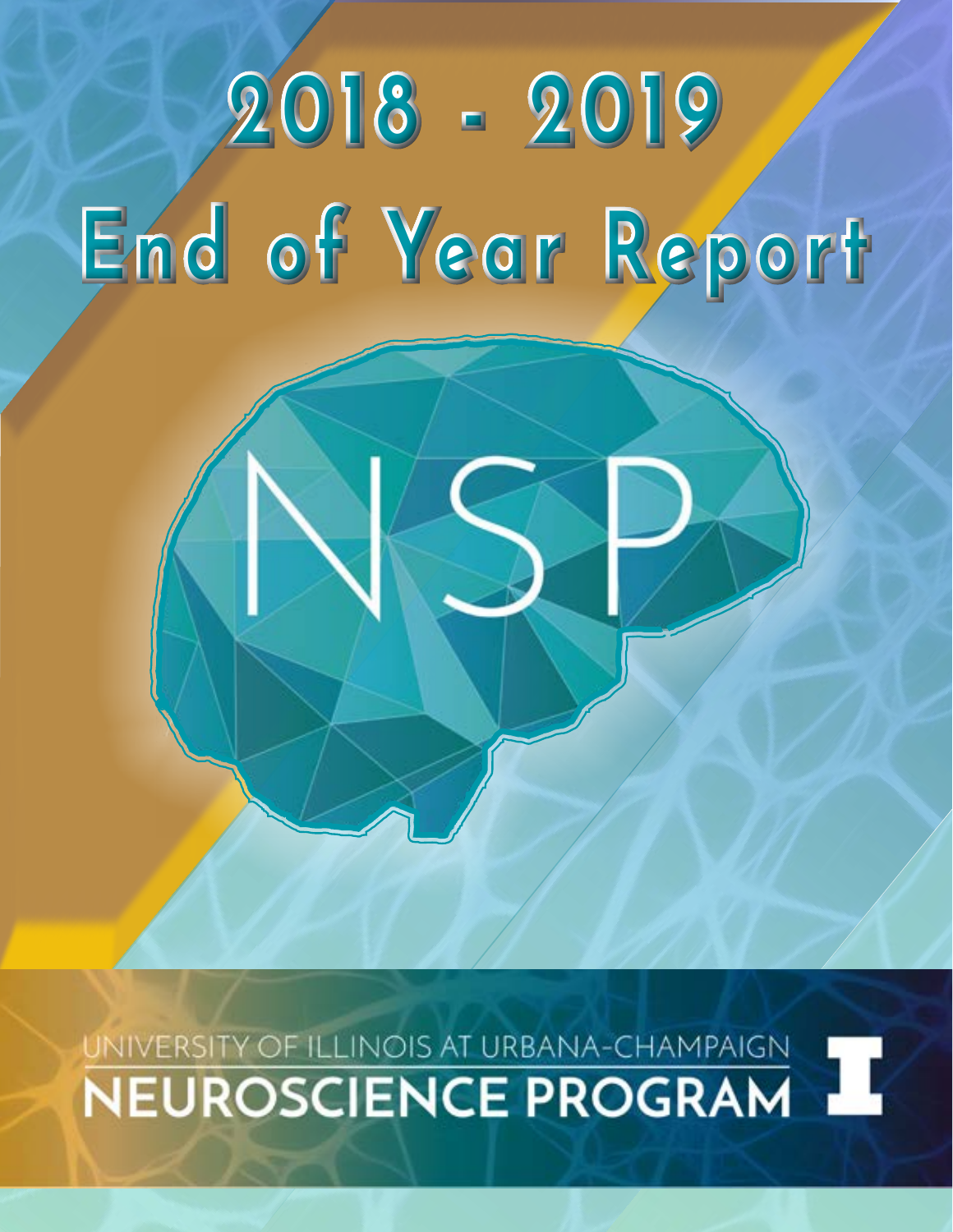



Neuroscience Program Coordinator: **Samuel Beshers** of the Neuroscience Program and Department of Entomology.

# **2018 - 2019 NSP Faculty and Staff Honors / Awards**

Aron Barbey, Psychology Professor 2nd Annual Mensa Foundation Prize Rashid Bashir, Bioengineering Professor Named Grainger Chair

Roberto Galvez, COM Teaching Assistant Professor Developmental Neurobiology Cover Image

Wendy Heller, Psychology Professor Executive Officer Distinguished Leadership Award

Heidemarie Laurent, Psychology Assistant Professor Named Helen Corley Petit Scholar for 2019-2020

Deborah Leckband, CBE Professor Names Reid T. Milner Professor Nu-Chu Liang, Psychology Assistant Professor Awarded NIH R03 and R21 Grant Award

Alison M. Bell, Animal Biology Professor University of Illinois - 2018 University Scholar, Getz Professorial Scholar Aaron Benjamin, Psychology Professor Fellow, American Psychological Association (Division 3); Fellow, Society of Experimental Psychologists Stephen Boppart, ECE Professor Interim Executive Associate Dean and Chief Diversity Officer, Carle Illinois College of Medicine SPIE Biophotonics Technology Innovator Award, 2019 Jefferson Chan, Chemistry Assistant Professor 2019-2020 Fellow, Center for Advance Study, University of Illinois Urbana-Champaign Aditi Das, CB Associate Professor Mary Swartz Rose Young Investigator Award from the American Society for Nutrition (ASN) List of Teachers Ranked as Excellent for VM602 Editorial Board of Frontiers in Pharmacology Ryan Dilger, Animal Sciences Associate Professor Purdue University Department of Animal Sciences Mid-Career Alumni Award (May 3, 2019) Kara Federmeier, Psychology Associate Professor President, Society for Psychophysiological Research Rebecca Fuller, Animal Biology Professor 2018-2019 Yerger Lectureship Award, Florida State University University of Illinois - 2018 Teaching Professorial Scholar in Integrative Biology Nature - Scientific Reports Editorial Board Member Martha Gillette, CDB Professor NIH National Heart, Lung, and Blood Institute (NHLBI) Advisory Council, Member November 1, 2018-October 31, 2022 Rhanor Gillette, MIP Professor **MultiUniversity Research Institute (MURI)** Award, ONR - to a team of 7 labs across UIUC, Northwestern, and Stanford: Project: A CyberOctopus that Learns, Evolves and Adapts Neha Gothe, Kinesiology Assistant Professor Early Career Investigator Award [Complementary & Integrative Medicine SIG], Society of Behavioral Medicine, March 2019 Mark Hauber, Animal Biology Professor Named Harley Jones Van Cleave Professor in Host-Parasite Interactions Manuel Hernandez, Kinesiology Assistant Professor Michael V. Colla Prize for Mathematics Related to Medicine for co-mentored Illinois Geometry Lab Research Group Elizabeth Hsiao-Wecksler, MSE Professor Fellow in the American Society of Biomechanics Distinguished Engineering Educator Awardee from the National Society of Women Engineers Fatima Husain, Speech & Hearing Professor 2019-2020 Associate, Center for Advance Study, University of Illinois Urbana-Champaign Daniel Hyde, Psychology Associate Professor Distinguished Early Career Contribution Award, International Congress on Infant Studies Douglas Jones, ECE Professor Named William L. Everitt Distinguished Professor in Electrical and Computer Engineering Received two National Institute of Child Health and Human Development (NICHD) R01 Grants Received Mind and Life PEACE grant "Neurobehavioral Effects of Prenatla Mindfulness Training on Maternal Presence and Compassionate Love Citlali Lopez-Ortiz, Kinesiology Professor 2109-2020 Fellow, Center for Advanced Study, University of Illinois at Urbana-Champaign Arnold and Mabel Beckman Foundation Pilot Research Grant Steven Petruzzello, Kinesiology Professor Elected Fellow of the National Academy of Kinesiology Justin Rhodes, Psychology Associate Professor 3rd Percentile on R21 grant In vitro platform for discovering muscle-neuron interactions Gene Robinson, Director IGB 2018 Wolf Prize in Agriculture; Election to the National Academy of Medicine Uwe Rudolph, Comparative Bioscience Professor Joined University of Illinois, named Head of Comparative Biosciences Department Jonathan Sweedler, Chemistry Professor Named James R. Eiszner Family Chair in Chemistry 2018 Visionary Award from the American Diabetes Association 2018 Torbern Bergman Medal at the National Meeting of the Swedish Chemical **Society** Emad Tajkhorshid, Biochemistry Professor Named J. Woodland Hastings Endowed Chair in Biochemistry Nien-Pei Tsai, MIP Assistant Professor 2018 NARSAD Young Investigator Award from the Brain & Behavior Research Foundation Yurii Vlasov, ECE Professor Named Founder Professor in Electrical & Computer Engineering

**Promotions 2018-19**<br>Daniel Hyde Associate Professor Psychology<br>Associate Professor Psychology Associate Professor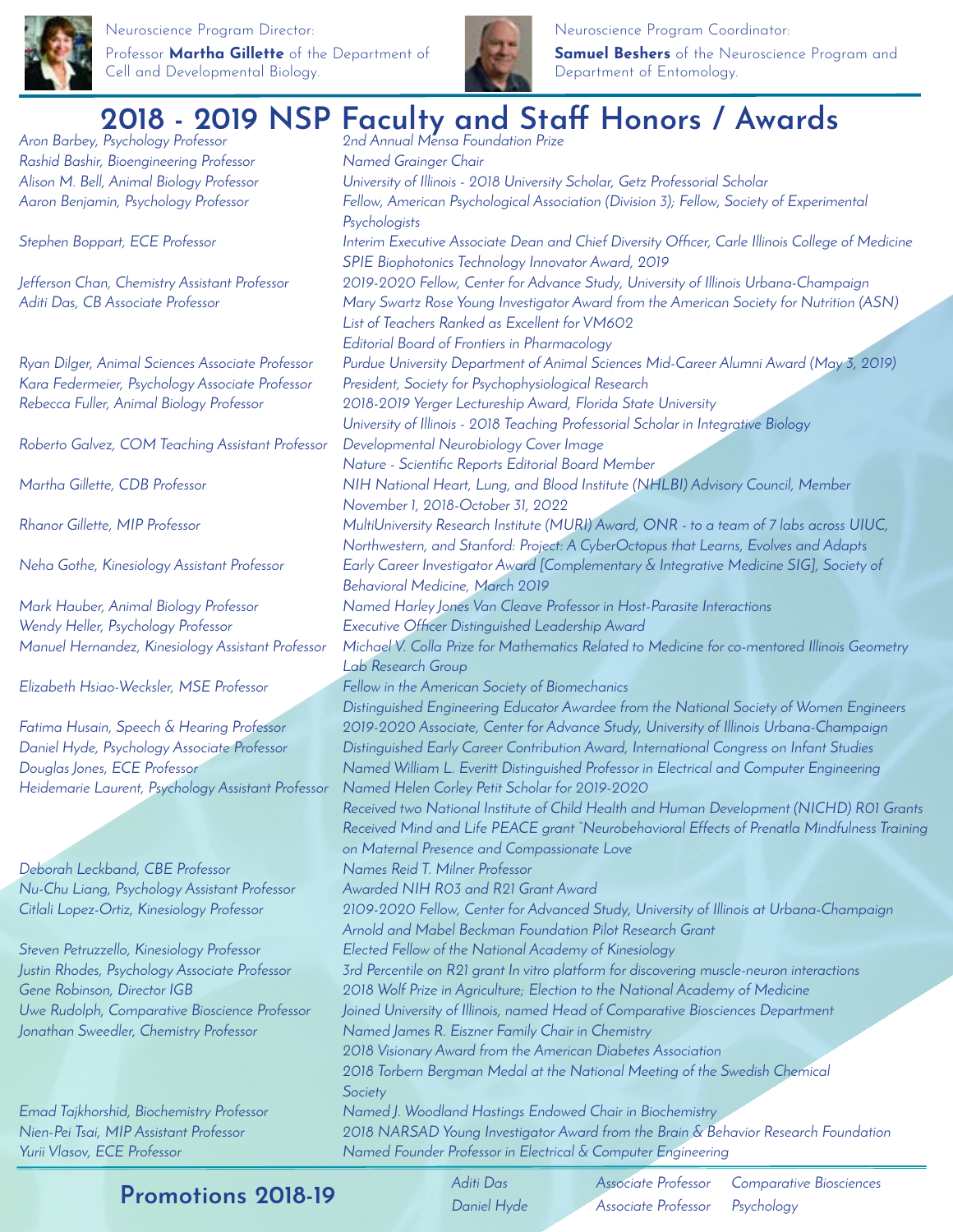## **Student Honors, Awards, and Acknowledgments**

| Alexander Asilador                 | <b>Fall 2018</b>                | List of Teachers Ranked as Excellent by their Students                                                                                                     |
|------------------------------------|---------------------------------|------------------------------------------------------------------------------------------------------------------------------------------------------------|
| <b>Brian Baculis</b>               | Spring 2018<br><b>Fall 2018</b> | List of Teachers Ranked as Excellent by their Students<br>NSF-NRT: Understanding the Brain: Training the Next Generation of Researchers in Engineering and |
|                                    |                                 | Deciphering of Miniature Brain Machinery (MBM) trainee                                                                                                     |
| Richard Bido Medina                | Spring 2019                     | Matched to Harvard Medical School Psychiatry Residency at Mass General Hospital                                                                            |
| Paul Camacho                       | <b>Fall 2018</b>                | Graduate College Distinguished Fellowship                                                                                                                  |
| Corinne Cannavale                  | <b>Fall 2018</b>                | Most Prepared to Present, Neuroscience Program SfN Poster Night, University of Illinois at Urbana-                                                         |
|                                    |                                 | Champaign                                                                                                                                                  |
| Paty Cintora                       | <b>Fall 2018</b>                | Trainee Professional Development Award, Society for Neuroscience                                                                                           |
|                                    | <b>Fall 2018</b>                | Science, Mathematics, and Research for Transformation (SMART) Scholarship for Service Semifinalist                                                         |
| Kelsey Dzwilewski                  | <b>Fall 2018</b>                | Ruth L. Kirschstein National Research Service Award Individual Fellowship, National Institute of                                                           |
|                                    |                                 | <b>Environmental Health Sciences</b>                                                                                                                       |
|                                    | Summer 2018                     | Developmental Neurotoxicology Society, Travel Award, June 2018                                                                                             |
| Joanne Fil                         | Summer 2018                     | <b>Emerging Leaders Poster Competition Finalist, ASN 2018</b>                                                                                              |
| Stephen Fleming                    | Summer 2018                     | Emerging Leaders Poster Competition Finalist, ASN 2018                                                                                                     |
| Rachel Gonzalez                    | Spring 2019                     | ENDO 2019 Knock-out Rounds Second Place, March 2019                                                                                                        |
|                                    | Spring 2019                     | Women in Endocrinology Young Investigator Award, March 2019                                                                                                |
| Katya Gribkova                     | Spring 2019                     | List of Teachers Marked as Excellent by the Student for Fall 2018                                                                                          |
| Katherine Hatcher                  | <b>Fall 2018</b>                | Trainee Professional Development Award (Society for Neuroscience 2018)                                                                                     |
|                                    |                                 | Alternate for Paul D. Doolen Graduate Award for the study of Aging (University of Illinois)                                                                |
| Sung-Soo Jang                      | Summer 2018                     | American Epilepsy Society Predoctoral Research Fellowship                                                                                                  |
| Collin Kaufman                     | <b>Fall 2018</b>                | Awarded a Traineeship on the NSF Training Grant Understanding the Brain: Training the Next                                                                 |
|                                    |                                 | Generation of Researchers in Engineering and Deciphering of Miniature Brain Machinery                                                                      |
|                                    | <b>Fall 2018</b>                | Finalist Research Live! Competition at the University of Illinois at Urbana-Champaign                                                                      |
|                                    | <b>Fall 2018</b>                | Certificate of Achievement for Best Lightning Talk, Miniature Brain Machinery NRT Annual Retreat                                                           |
| Rafay Khan                         | Summer 2018                     | Travel Award - Husain, F.T., Khan, R., Tai, Y. Neuroimaging brain changes following tinnitus                                                               |
|                                    |                                 | treatment. Lemann Institute (UIUC)-FAPESP (Brazil) Collaborative Research Grant, (total cost)                                                              |
|                                    |                                 | \$20,000, June 1, 2018 May 31, 2020                                                                                                                        |
| Colin Lee                          | Spring 2018                     | List of Teachers Ranked as Excellent by their Student                                                                                                      |
| Young Jae Lee                      | Spring 2018                     | List of Teachers Ranked as Excellent by their Student                                                                                                      |
| Rose Meacham                       | Spring 2019                     | Member, Institute of Electrical and Electronics Engineers                                                                                                  |
| Francheska Merced-Nieves Fall 2018 | Spring 2019                     | Member, The Computer Vision Foundation<br><b>T23 NIEHS Predoctoral Fellowship</b>                                                                          |
|                                    | <b>Fall 2018</b>                | Kinesis Foundation Scholarship                                                                                                                             |
| <b>Ghazal Naseri</b>               | <b>Fall 2018</b>                | Beckman Graduate Fellowship. Beckman Institute for Advanced Science and Technology.                                                                        |
| Nnamdi Nelson                      | Summer 2018                     | Research Society on Alcoholism Merit Travel Award                                                                                                          |
| Lydia Nguyen                       | Spring 2018                     | List of Teachers Ranked as Excellent by their Student, rated as outstanding - top 10% of all TA's                                                          |
| Elli Sellinger                     | <b>Fall 2018</b>                | List of Teachers Ranked as Excellent by their Student for PSYC 311 for Fall 2018                                                                           |
| <b>Megan Sieg</b>                  | <b>Fall 2018</b>                | Interdisciplinary Environmental Toxicology Scholar                                                                                                         |
| Stephanie Soriano                  | Spring 2019                     | Honorable Mention for the National Science Foundation Graduate Research Fellowship Program                                                                 |
| Ian Traniello                      | Spring 2018                     | Best Lightning Talk, GEEB Symposium                                                                                                                        |
|                                    | Spring 2018                     | Elected to Full Membership in Sigma Xi, Scientific Research Honor Society                                                                                  |
| Liran Ziegelman                    | Spring 2019                     | Honorable Mention for the National Science Foundation Graduate Research Fellowship Program                                                                 |
|                                    |                                 |                                                                                                                                                            |

# **Medical Scholars Residency Matches March 2019**

Petra Majdak Anesthesiology Brigham and Women's Hospital, Boston, MA Siyuan Christopher Liu Neurology Northwestern McGaw/NMH/VA, Chicago, IL Medicine - Preliminary Northwester McGaw/NMH/VA-IL, Chicago, IL

## **2018 Distinguished Promotions**

Alison Bell Professor Animal Biology Rebecca Fuller Professor Animal Biology

**2018 - 2019 Retirements**

Thomas Anastasio Associate Professor Molecular and Integrative Physiology Mark Nelson Professor Molecular and Integrative Physiology Susan Schantz Professor Comparative Biology

# **Funding for the Future of the Program**



The "Founders of Neuroscience" Fellowship Fund is an endowed fund which will provide an annual fellowship opportunity for graduate students. This endowed fellowship may also allow a junior faculty member to recruit a new student while submitting grant proposals, or allow faculty who have been committed to the Program to have a student supported for a year in gratitude for their contributions to the NSP, and of course will allow us to recruit excellent students. We look forward to an active, successful campaign and a brilliant future for the next generation of Illinois neuroscientists.